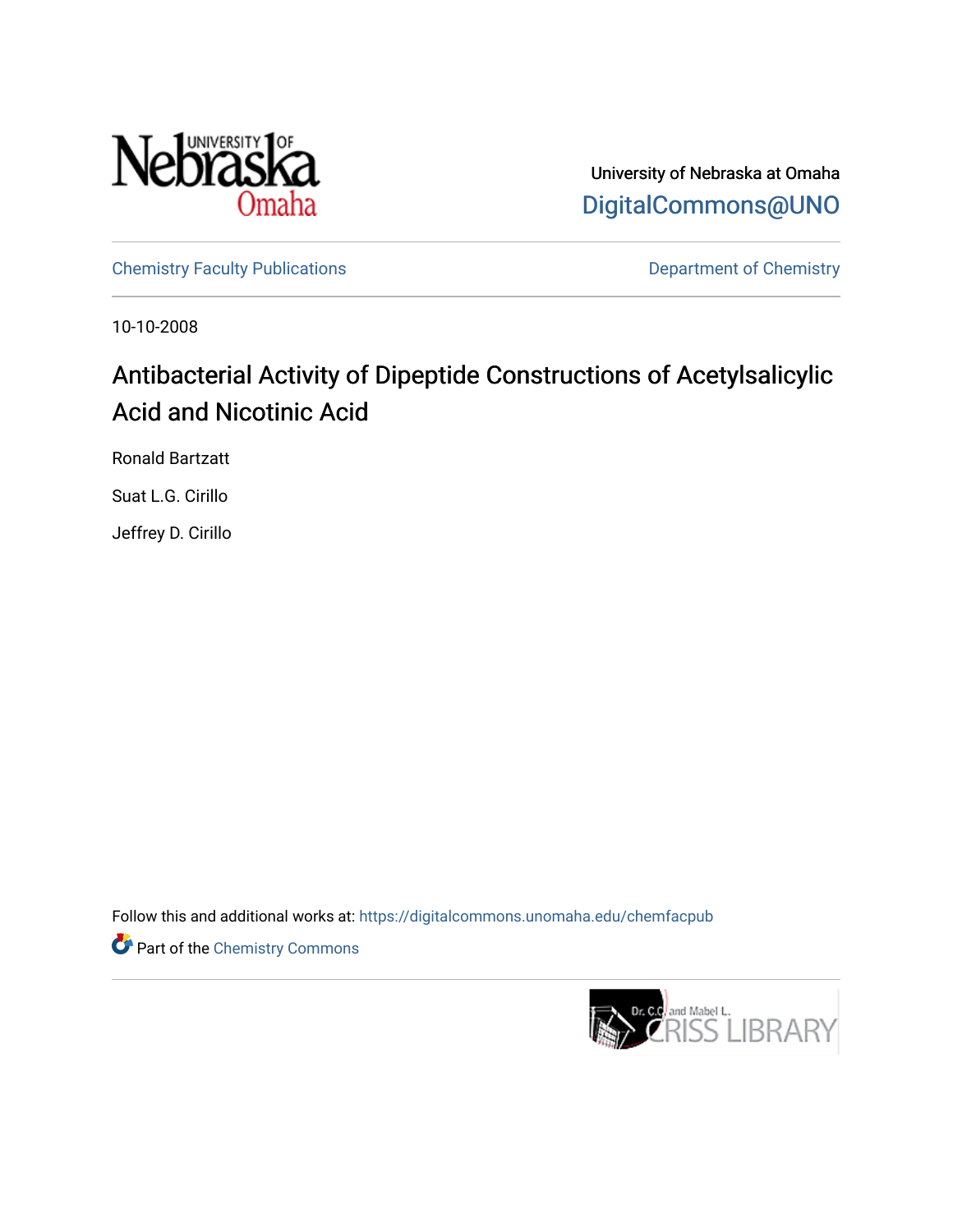

**Drug Delivery** 



ISSN: 1071-7544 (Print) 1521-0464 (Online) Journal homepage: http://www.tandfonline.com/loi/idrd20

## **Antibacterial Activity of Dipeptide Constructs of Acetylsalicylic Acid and Nicotinic Acid**

Ronald Bartzatt, Suat L. G. Cirillo & Jeffrey D. Cirillo

To cite this article: Ronald Bartzatt, Suat L. G. Cirillo & Jeffrey D. Cirillo (2007) Antibacterial Activity of Dipeptide Constructs of Acetylsalicylic Acid and Nicotinic Acid, Drug Delivery, 14:2, 105-109, DOI: 10.1080/10717540600740128

To link to this article: http://dx.doi.org/10.1080/10717540600740128

| -<br>- |  |  |   |  |  |  |  |
|--------|--|--|---|--|--|--|--|
|        |  |  | ۰ |  |  |  |  |
|        |  |  |   |  |  |  |  |
|        |  |  |   |  |  |  |  |

Published online: 10 Oct 2008.



Submit your article to this journal  $G$ 

**III** Article views: 27



View related articles C

Full Terms & Conditions of access and use can be found at http://www.tandfonline.com/action/journalInformation?journalCode=idrd20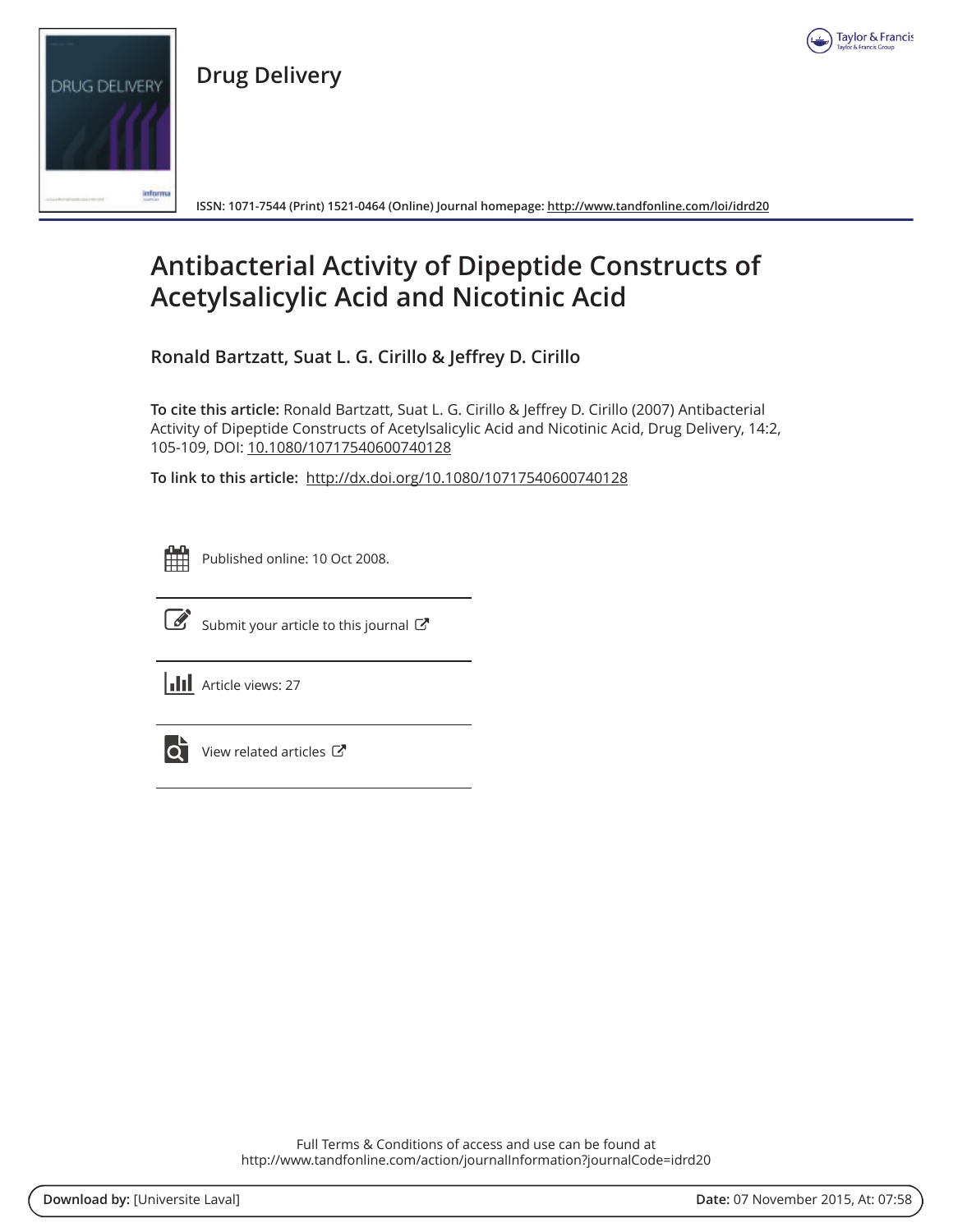## **Antibacterial Activity of Dipeptide Constructs of Acetylsalicylic Acid and Nicotinic Acid**

## **Ronald Bartzatt**

*University of Nebraska, Durham Science Center, Laboratory of Pharmaceutical Studies, Department of Chemistry, Omaha, Nebraska, USA*

## **Suat L. G. Cirillo and Jeffrey D. Cirillo**

*Texas A&M University, College of Medicine, Department of Microbial and Molecular Pathogenesis, College Station, Texas, USA*

**Two dipeptide drugs are synthesized utilizing an acetylsalicylic acid or nicotinic acid molecule for the framework. A D-alanine-D-alanine dipeptide moiety is attached to the carbonyl carbon of acetylsalicylic acid (I) and nicotinic acid (II). Dipeptide derivatives (I) and (II) showed significant reduction of** *Escherichia coli (E. coli)* **bacterial growth and colony-forming units. A mixture of (I) and (II) induced growth inhibition of 8%, 17.5%, 28%, and 42.5% at concentrations of 100, 200, 300, and 400** *μ***g/mL, respectively. Ampicillin demonstrated much less growth inhibition of this penicillinresistant** *E. coli* **bacteria. Derivatives (I) and (II) showed significant reduction of colony-forming units at concentrations higher than 200** *μ***g/mL, whereas ampicillin showed no significant affect on colony-forming units. Both (I) and (II) produced no violations of the Rule of 5, indicating favorable characteristics for bioavailability. Molecular properties were determined and showed (I) to have a Log Kow of** −**0.22 with aqueous solubility of 683.8 mg/L, whereas (II) had a Log Kow of** −**1.00 and aqueous solubility of 6859 mg/L. A mixture of the parent compounds acetyl salicylic acid and nicotinic acid demonstrated some antibacterial activity.**

**Keywords** Ampicillin, Aspirin, *Escherichia Coli*, Nicotinic Acid

#### **INTRODUCTION**

*Escherichia coli* is an enteric bacteria (family Enterobacteriaceae) that is a facultatively anaerobic Gram-negative rod. The Enterobacteriaceae are among the most important bacteria medically and *E. coli* has been linked to diseases found in many parts of the body. *E. coli* is the most encountered bacteria in the clinical laboratory and is the number one cause of urinary tract infections, but it is also responsible for pneumonia, meningitis, and diarrhea (Davis et al. 1990).

Antibiotic resistance expressed by bacterial pathogens is a global problem.The various mechanisms of antibiotic resistance include alteration/modification of the target site, degradation of antibiotic molecule, and reduced intracellular concentration due to decreased permeability and energy-dependent efflux (Kumar, Herbert, and Schweizer 2005). The synergism between reduced uptake and drug efflux results in intrinsic or acquired resistance in many clinically important Gram-negative bacteria (Kumar et al. 2005).

Clinical isolates of diarrheogenic *E. coli* have high levels of multidrug resistance in previous studies (Estrada-Garcia et al. 2005). *E. coli* can induce persistent diarrhea that has been associated with malnutrition, growth impairment, and death in developing countries (Nataro and Kaper 1998). Gram-negative bacteria (inclusive of *E. coli*) have shown high levels of resistance to beta-lactam antibiotics and in particular to ampicillin (Al Sweih, Jamal, and Rotimi 2005). *E. coli* isolates obtained from fecal polluted waters showed multidrug resistance to even high concentrations of 14 antibiotics, that included ampicillin (Edge and Hill 2005). Isolates of *E. coli* showed high frequency of resistance to ampicillin from Tanzania (Blomberg et al. 2005), Vietnam (Nguyen et al. 2005), northern Palestine (Adwan et al. 2004), Korea (Hong, Chun, and Lee 2004), and Taiwan (Lau, Peng and Chang 2004). Hospital sewage has been found associated with the high incidence of *E. coli* resistance to antibiotics ampicillin, piperacillin, cefalothin, nalidixic acid, and tetracycline (Reinthaler et al. 2003).

Nonsteroidal anti-inflammatory drugs (NSAIDs) have been applied in cotreatment of bacterial infections and they have been shown to play a role in the effective struggle against infections (Katler and Weissmann 1977). Many NSAIDs, inclusive of acetylsalicylic acid, have shown significant inhibition of bacterial clinical isolates (Fouda 2001). Acetylsalicylic acid has been utilized beneficially with vancomycin to treat *E. faecalis* and methicillin-resistant *S. aureus* endocarditis (Marangos et al. 1997). A previous study has shown that acetylsalicylic acid

Received 10 January 2006; accepted 28 February 2006.

Address correspondence to Ronald Bartzatt, Durham Science Center, Medicinal Chemistry Laboratory, 6001 Dodge St., Omaha, NE 68182, USA. E-mail: bartzatt@mail.unomaha.edu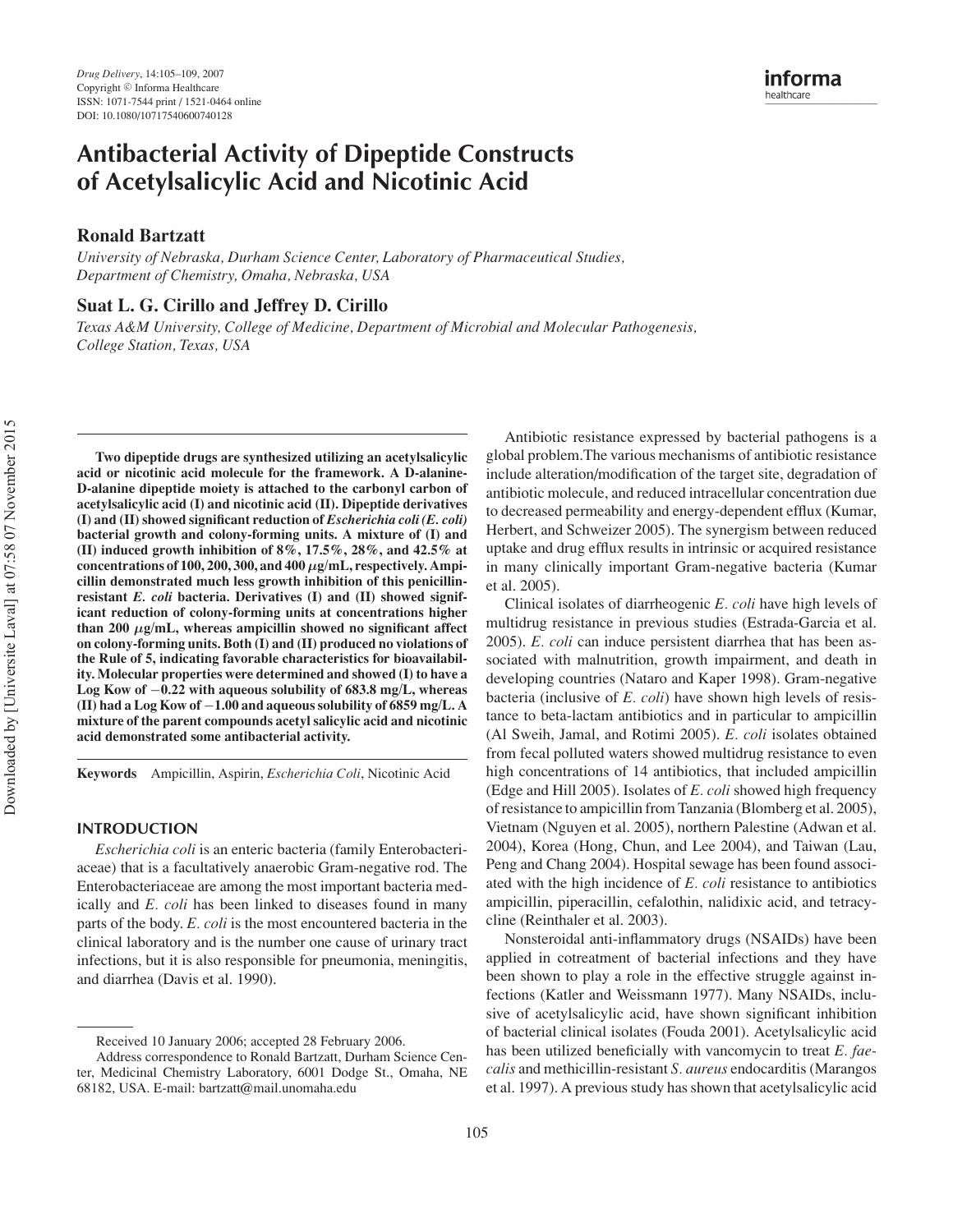with ibuprofen and interferon-gamma can significantly reduce bacteria presence in the spleen, liver, and main organs of a patient having infection of *Listeria monocytogenes* (Hockertz and Heckenberger 1996). In addition, the combination of acetylsalicylate with lidocaine hydrochloride was shown to have antibacterial activity with Gram-negative and Gram-positive bacteria (Obsuka et al. 1994).

Our work shows the efficacy of utilizing acetylsalicylic acid and nicotinic acid to transport a dipeptide moiety and initiate significant antibacterial affects. Each of the parent compounds convey molecular properties that differentiate the two drugs and imparts useful pharmaceutical activity. In addition, previous studies have shown clearly that concomitant use of acetylsalicylic acid in the clinical treatment of bacterial infections is beneficial (Fouda 2001).

## **MATERIALS AND METHODS**

#### **Reagents and Instrumentation**

All reagents were obtained from Aldrich Chemical Co. (Milwaukee WI USA). Infrared spectra were determined by a Mattson Galaxy 3000 Fourier transform-IR spectrometer in dimethylsulfoxide dried over molecular sieves. Molecular modeling and properties were determined by ChemSketch (Toronto, Ontario, Canada), CS Chem3D Pro (CambridgeSoft Corp., Cambridge MA, USA), SPARTAN (Wavefunction, Irvine, CA, USA) and Molinspiration (Slovensky Grob, Slovak Republic). Tissue culture experiments were accomplished at the Dept. of Veterinary & Biomedical Sciences, University of Nebraska, Lincoln, Nebraska, USA.

#### **Synthesis of Dipeptide Drugs**

We placed into separate reaction vessels 0.607 g (0.03367 mol) of acetyl-salicylic acid and 0.415 g (0.03367 mol) of nicotinic acid. Then, we placed 20 mL to 30 mL of acetonitrile (dried of molecular sieves) into each vessel and 1 mL of pyridine (proton sink). Next 1 mL of thionyl chloride was added to each vessel and refluxed for at least 1 hr under mild heat. We distilled out excess thionyl chloride, adding additional acetonitrile as needed. Then, 0.30 g of D-alanine was added to both mixtures and refluxed mildly for 60 to 90 min. We cooled the mixtures and added 1 to 2 mL of pyridine to each reaction solution. Then, we added to each vessel 1 mL of thionyl chloride, refluxed for at least 1 hr under mild heat. Again we distilled out excess thionyl chloride and added acetonitrile to maintain volume. Last we added an additional 1 mL of pyridine, then 0.30 g D-alanine and refluxed mildly for 60 to 90 min. The final volume was reduced by distillation, then precipitated out the final product by overnight incubation at  $-10\degree$ C and filtration at 4◦C. Finally we washed the product with diethyl ether chilled to −10◦C and stored desicated at −10◦C.

#### **Culture Method**

The following mixtures of parent compounds, dipeptide drugs, and ampicillin were tested in culture with penicillinresistant *E. coli*: Nicotinic acid and acetylsalicylic acid at a mole ratio of 1:1; derivatives (I) and (II) at a mole ratio of 1:1; and ampicillin. The mixtures above were first solubilized in liquid Luria-Bertani (LB) media and dispensed in known concentrations, followed by inoculation with penicillin-resistant *E. coli*. Number of colony-forming units were assayed and optical densities of cultures were measured at 600 nm after 5 hr at 37◦C to evaluate antibacterial activity.

#### **RESULTS AND DISCUSSION**

Many important pathogens are found to be resistant to multiple antimicrobial classes, resulting in expensive treatment that is prone to failure (Deshpande, Fritsche, and Jones 2004). Efforts to respond to this growing threat has yielded new agents. In addition, the formation of novel derivatives of existing antimicrobials has been shown to have merit (Poole, Russell, and Lambert 2005). Ampicillin is a member of the penicillin family of antibiotics (classified as an aminopenicillin) that are able to penetrate Gram-negative bacteria and are considered inhibitors of cell wall synthesis. The structure of ampicillin is based upon the betalactam ring and these types are primarily bactericidal (Davis et al. 1990). Ampicillin interferes with cell wall formation by inhibition of the transpeptidation reaction due to the close structural analogy between D-alanine-D-alanine to the beta-lactam ring.

If the normal transpeptidation reaction within the bacterial cell wall occurs then new cross-linking occurs involving the initial -L-lysine-D-alanine-D-alanine side chain to form a new -L-lysine-D-alanine-glycine linkage. The aim of forming the D-alanine-D-alanine dipeptide derivatives shown in this work is to provide an alternative target in place of the -L-lysine-Dalanine-D-alanine side chain. If successful the bacterial cell wall cannot close normally and in consequence will form perturbations in the cell wall that may be lethal. This will manifest itself in terms of growth inhibition of the bacteria (*E. coli* in this work).

Acetylsalicylic acid and nicotinic acid are medications utilized as a NSAID or cholesterol management, respectively. Both parent compounds have an aromatic ring and carbonyl carbon suitable for activation and formation of an amide or ester group. The structural substituents of the parent compounds influence the molecular properties of their dipeptide derivatives and consequently their "druglikeness". Although the parent compounds have structual features in common, the formation of dipeptide derivatives having a D-alanine-D-alanine substituent showed significant dissimilarites. The molecular structures of (I) and (II) are presented in Figure 1 with SMILES notation. The amino acid D-alanine has polar surface area of  $63.32$  Angstroms<sup>2</sup> with significant hydrophilic nature illustrated by a 1-octanol/water partition coefficient of  $-2.692$ . The formation of a dipeptide D-alanine-D-alanine combination significantly alters the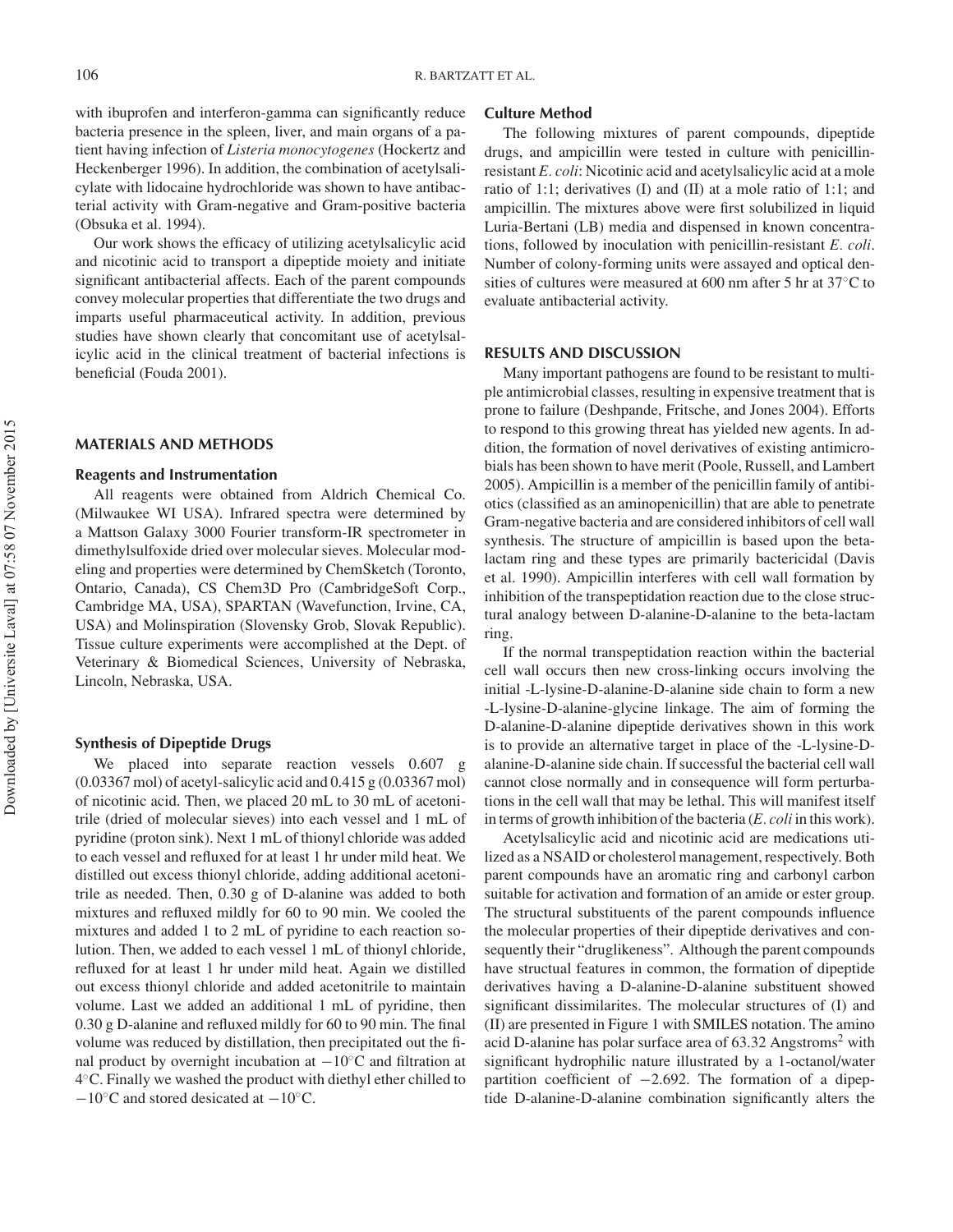## **DERIVATIVE I: Dipeptide of Acetylsalicylic Acid**



TABLE 2 Properties of dipeptide derivatives

| Property           | Derivative I         | Derivative II           |  |
|--------------------|----------------------|-------------------------|--|
| Molar volume       | $251.2 \text{ cm}^3$ | $206.8 \text{ cm}^3$    |  |
| Parachor           | $670.4 \text{ cm}^3$ | 563.0 $cm3$             |  |
| Molar refractivity | 79.48 $cm3$          | $66.23$ cm <sup>3</sup> |  |
| Dipole             | 10.295 Debye         | 5.083 Debye             |  |
| ${}^{1}$ Log BB    | $-0.457$             | $-0.667$                |  |

 $BB = Drug_{Brain}/Drug_{Blood}.$ 

properties of (I) and (II) to the parent structures acetylsalicylic acid and nicotinic acid, respectively, shows some striking alterations. The polar surface area of (I) and (II) are approximately double that of their respective parent compound. Derivatives (I) and (II) have substantially less water solubility than their repective parent compounds that decrease by more than 85% for acetylsalicylic acid and nicotinic acid. This is reflected by a more hydrophilic Log Kow for (I) and (II) (i.e., negative values for Log Kow). The Log Kow values for acetylsalicylic acid and nicotinic acid are more lipophilic at values of 1.13 and 0.69, respectively. Both (I) and (II), the parent drugs, in addition to ampicillin show zero violations of the Rule of 5. This indicates favorable propperties for drug absorption and less probability of problems in permeation (Lipinski et al. 1997).

Additional properties (descriptors) of molecular size, dipole, and penetration of the blood-brain barrier (BBB) membrane are presented in Table 2. The aromatic ring, and in the case of acetylsalicylic acid the acetyl group  $(-C(O)CH_3)$ , contributes to the dissimilarity of (I) from (II). The molecular dipole of I is 10.295 Debye compared with 5.083 Debye of (II). In general, a large dipole value does not enhance membrane permeation. The pyridine-like ring of (II) clearly affects the overall molecular dipole and reduces the value compared with the influence of the acetylsalicylic acid moiety. The acetyl group contained within (I) as expected would contribute to a larger value of molecular size, indicated by greater values for molar volume, parachor, and molar refractivity. Molar refractivity is a measure of both molecular volume and efficacy of polarization.

Numerical values for Log BB (log (Cbrain/Cblood)) are determined by correlation with partition coefficient and molecular

| Molecular properties of compounds           |                                  |                                                  |                                  |                                 |                     |  |  |  |  |
|---------------------------------------------|----------------------------------|--------------------------------------------------|----------------------------------|---------------------------------|---------------------|--|--|--|--|
| Property                                    | Ampicillin                       | Acetylsalicylic acid Nicotinic acid Derivative I |                                  |                                 | Derivative II       |  |  |  |  |
| Formula weight                              | 349.4                            | 180.2                                            | 123.1                            | 322.3                           | 265.3               |  |  |  |  |
| Polar surface/area<br>Log Kow               | 112.7 A <sup>2</sup><br>$-1.546$ | 63.60 $A^2$<br>1.13                              | 50.19 $A^2$<br>0.69              | 121.8 A <sup>2</sup><br>$-0.22$ | $108.4 A^2$<br>$-1$ |  |  |  |  |
| Water solubility<br>Violations of Rule of 5 | $6133 \text{ mg/L}$              | 5295 mg/L<br>$_{0}$                              | $48150 \text{ mg/L}$<br>$\theta$ | $683.8 \text{ mg/L}$            | $6859 \text{ mg/L}$ |  |  |  |  |

TABLE 1

 $A =$ angstroms, mg = milligrams.

2-[(2-{[2-(acetyloxy)benzoyl]amino}propanoyl)amino]propanoic acid  $C(=O)(C(NC(=O)C(NC(c1c(cccc1)OC(C)=O)=O)C)CO$ 

**DERIVATIVE II : Dipeptide of Nicotinic Acid** 



FIG. 1. Molecular structures of dipeptide derivatives (I) and (II) are shown with SMILES notation. The D-alanine-D-alanine substituents are attached to the carbonyl carbon present in the parent compounds. Both (I) and (II) have

2-({2-[(pyridin-3-ylcarbonyl)amino]propanoyl}amino)propanoic acid  $C(=O)(C(NC(=O)C(NC(c1cnccc1)=O)C)C)$ 

partition coefficient that becomes −3.26 (more hydrophilic) and increases the polar surface area to 92.42 angstroms<sup>2</sup> (a  $46\%$  increase). Thus, a dipeptide moiety may significantly affect drug-

The affects on molecular properties and influence on parent compound structure after addition of D-alanine-D-alanine substituent can be readily seen in Table 1. Comparison of molecular

aromatic rings within their structures.

likeness properties of a derivatized agent.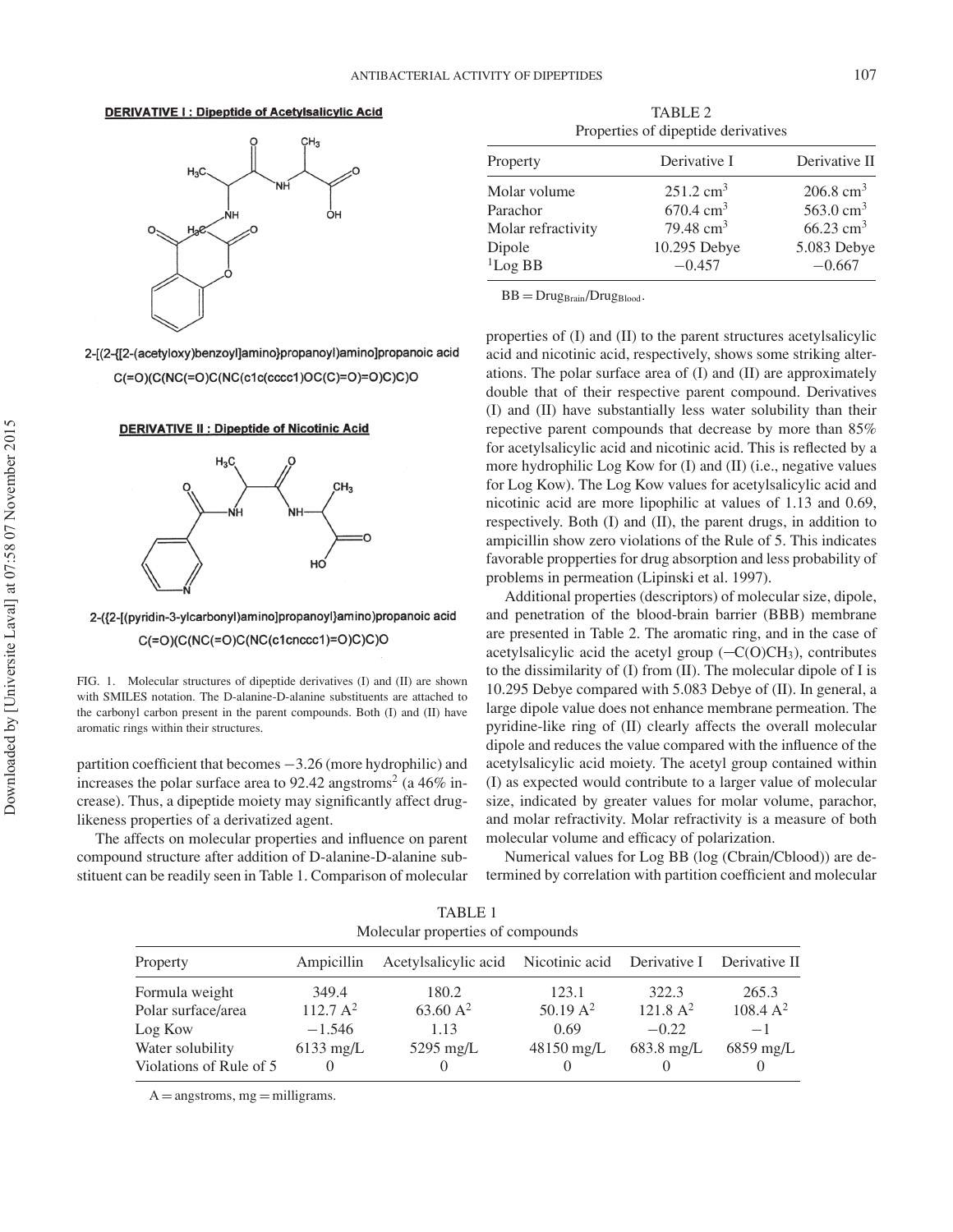

FIG. 2. There is substantial inhibition of bacterial growth as indicated by the plot of Percent Inhibition versus Concentration in  $\mu$ g/mL. The mixture of nicotinic acid and acetylsalicylic acid expresses greater than 15% inhibition at concentrations above 200  $\mu$ g/mL. The mixture of dipeptides (I) and (II) express greater than 15% inhibition at even lower concentrations of 160  $\mu$ g/mL. Growth inhibition induced by (I) and (II) increases at a faster rate than other compounds to reach greater than 50% inhibition at 500  $\mu$ g/mL. In the concentration ranges shown to be effective for (I) and (II), the growth inhibtion induced by ampicillin remains below 10%.

mass as a descriptor of bulkiness (Kaznessis et al. 2001): Log  $BB = -0.088 + 0.272(\text{Log } P) - 0.001116(\text{molecular weight}).$ The results of Log BB determination give BB values of 0.349 and 0.215 for (I) and (II), respectively. These values indicate only a small fraction of drug present at the BBB interface would be expected to successfully cross into the central nervous system.

Significant growth inhibition of penicillin-resistant *E. coli* was induced by a mixture of  $(I)$  and  $(II)$  (mole ratio of 1:1) and by the parent compounds at concentrations of greater than  $300 \mu$ g/mL. Results of in vitro growth inhibition evaluation are shown in Figure 2. A mixture of (I) and (II) induced growth inhibition of 8%, 17.5%, 28%, and 42.5% at concentrations of 100  $\mu$ g/mL, 200  $\mu$ g/mL, 300  $\mu$ g/mL, and 400  $\mu$ g/mL, respectively. Linear regression analysis of the trend line results in the linear equation:  $y = 0.1050 \times -1.800$  (r = 0.9934 and  $R^2 = 0.9868$ ). Ampicillin showed considerably less growth inhibition (less than 10%) of this penicillin-resistant *E. coli* bacteria at all concentrations. Ampicillin showed less than 5% growth inhibition at all concentrations less than 300  $\mu$ g/mL. Clearly a more beneficial results are obtained with a mixture of (I) and (II). In addition, a mixture of acetylsalicylic acid and nicotinic acid (mole ratio 1:1) induced growth inhibition of greater than 15% when at concentrations greater than 250  $\mu$ g/mL.

Reduction of colony-forming units (CFUs) also is indicative of growth inhibition. A pair, chain, or cluster of bacterial cells in close proximity to each other can multiply to produce a single colony. The term CFU is applied to consider the common origin for the cells of any colony. Whether colony counts are performed or not, bacterial colonies still arise from CFUs.

**Inhibition of Growth Rate by Colony Forming Units (CFU)**



FIG. 3. Inhibition of colony-forming units also is indicative of bacterial growth inhibition. For ampicillin the number of CFUs continually increases throughout the studied region. However, for (I) and (II) the number of CFUs immediately decreases and continues to decrease throughout the concentration range. The parent nicotinic acid and acetylsalicylic acid also induce significant reduction of CFUs throughout the range of concentrations.

Assessment of CFUs is presented in Figure 3 versus concentration in micrograms per milliliter. Throughout all concentrations of ampicillin, the number of CFUs increases, indicating no growth inhibition. However in both cases of mixtures of (I) with (II) and acetylsalicylic acid with nicotinic acid a substantial reduction of the number of CFUs occurs. Assay for (I) and (II) mixture shows large reduction of CFUs at concentrations greater than 240  $\mu$ g/mL.

## **CONCLUSION**

Two -D-alanine-D-alanine dipeptide derivatives were formed using acetylsalicylic acid and nicotinic acid as the parent compounds. The two derivatives were sufficiently stable and soluble in aqueous solution and physiological 37◦C to inhibit the growth and formation of CFUs of a penicillin-resistant *E. coli* bacteria. Both derivatives showed zero violations of the Rule of 5. A mixture of both derivatives induced growth inhibition at levels of 8%, 17.5%, 28%, and 42.5% at concentrations of 100  $\mu$ g/mL, 200  $\mu$ g/mL, 300  $\mu$ g/mL, and 400  $\mu$ g/mL, respectively, whereas the antibiotic ampicillin showed less than 10% growth inhibition at concentrations up to 400  $\mu$ g/mL. The dipeptide derivatives also demonstrated significant reduction of CFUs as opposed to ampicillin that actually showed increased number of CFUs.

## **REFERENCES**

Adwan, K., Abu-Hasan, N., Adwan, G., Jarrar, N., Abu-Shanab, B., and Al-Masri, M. 2004. Molecular epidemiology of antibiotic-resistant Escherichia coli isolated from hospitalized patients with urinary tract infections in Northern Palestine. *Pol. J. Microbiol.* 53(1):23–26.